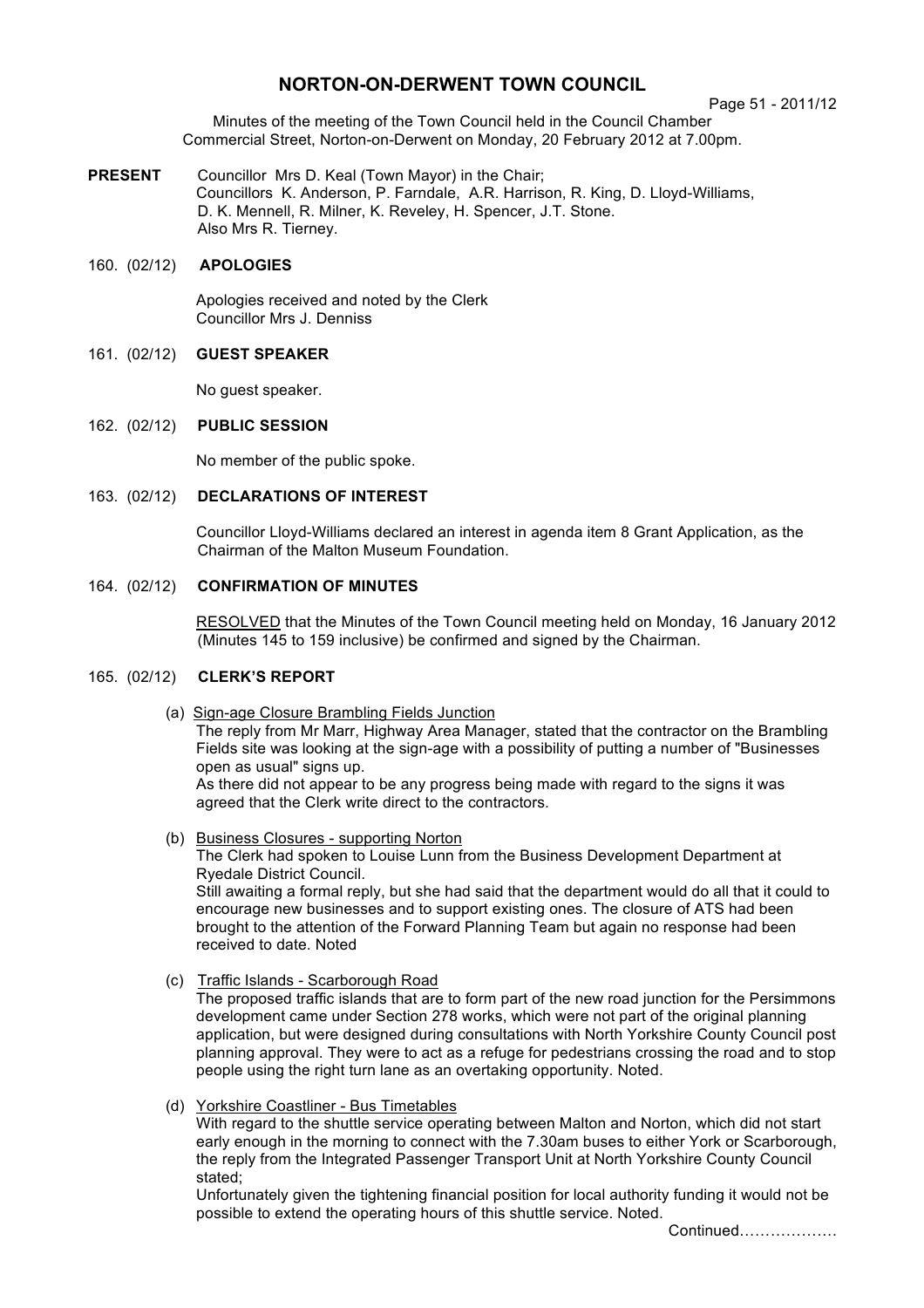### 165. (02/12) **CLERK'S REPORT** (continued)

#### (e) Road Markings - Park Road

In reply to the query regarding the road markings at the junction of Park Road and Welham Road, Mr Marr had stated that they were not incorrect but that the road itself was not wide enough to be marked out for two way traffic. He pointed out that there were some roads where physically it was possible for two cars to pass but guidelines say are to narrow for a centre line to be marked Park Road was one such example. Noted.

#### (f) Ryedale Cameras in Action

The Clerk had received a request from the Treasurer of the Cameras in Action Committee for a meeting of the representatives from each of the three towns and the Town Clerks to meet with representatives from the District Council, to discuss funding issues. Any proposal arising from any such meeting would be brought before a future meeting of the Council for debate and resolution.

Agreed that the Clerk and Councillor Mennell, the Town Council's representative, attend the proposed meeting.

# 166. (02/12) **TOWN MAYOR/CHAIRMANS REPORT**

(a) Senior Citizens Party

The Mayor reported that the party appeared to have been enjoyed by all, and that there had been no problems reported with the organisation or running, she then thanked all members for their help and assistance. Noted.

(b) ATS Site - Commercial Street

On speaking to the District Council, the Mayor reported that the site was on the market and that the sale was being handled by a firm from Leeds. The District Council were however trying to find out just who owned the land on either side of the ATS site, one side was known to be owned by a local gentleman, but the other side was unknown. The District Council had also asked their surveyor to carry out an appraisal of the whole site, and would keep the Town Council updated on any developments.

(c) Skatepark - Cameras in Action

The District Council were due to set their budget for the year 2012/13 on the same evening as the Town Council meeting, and it was feared that funding of both the Skatepark and the Cameras could be cut. One proposal that might be considered if this was to happen would be for part of the money from the New Homes Bonus Scheme be used to cover any shortfall. This item to be placed on the agenda when details of the District Council's budget were known.

(d) Diamond Jubilee

The Mayor reported that the community event for the Jubilee celebrations was organised for Monday 4 June 2012, and that it was to be held at the Rugby Club. The theme was to be "Great British Tea Party" and there were to be such things as a Cookery Competition, Children's Competitions and Events, a brass band, and members of the public encouraged to come along and picnic. In the evening a Dance was to be held at the Milton Rooms.

With regard to the Clock the Mayor had still not been able to contact the owner of the building, but the business owner was prepared for the satellite dish to be moved sideways. Noted.

# 167. (02/12) **FINANCIAL MATTERS**

(a) Accounts paid and for payment

The Clerk reported that accounts nos. 166 to173 inclusive, amounting to £4435.65, had been paid since the last meeting of the Council.

 RESOLVED that account nos. 174 to 177 inclusive, amounting to £10935.88 be paid. Cheques were drawn and signed accordingly.

Continued……………….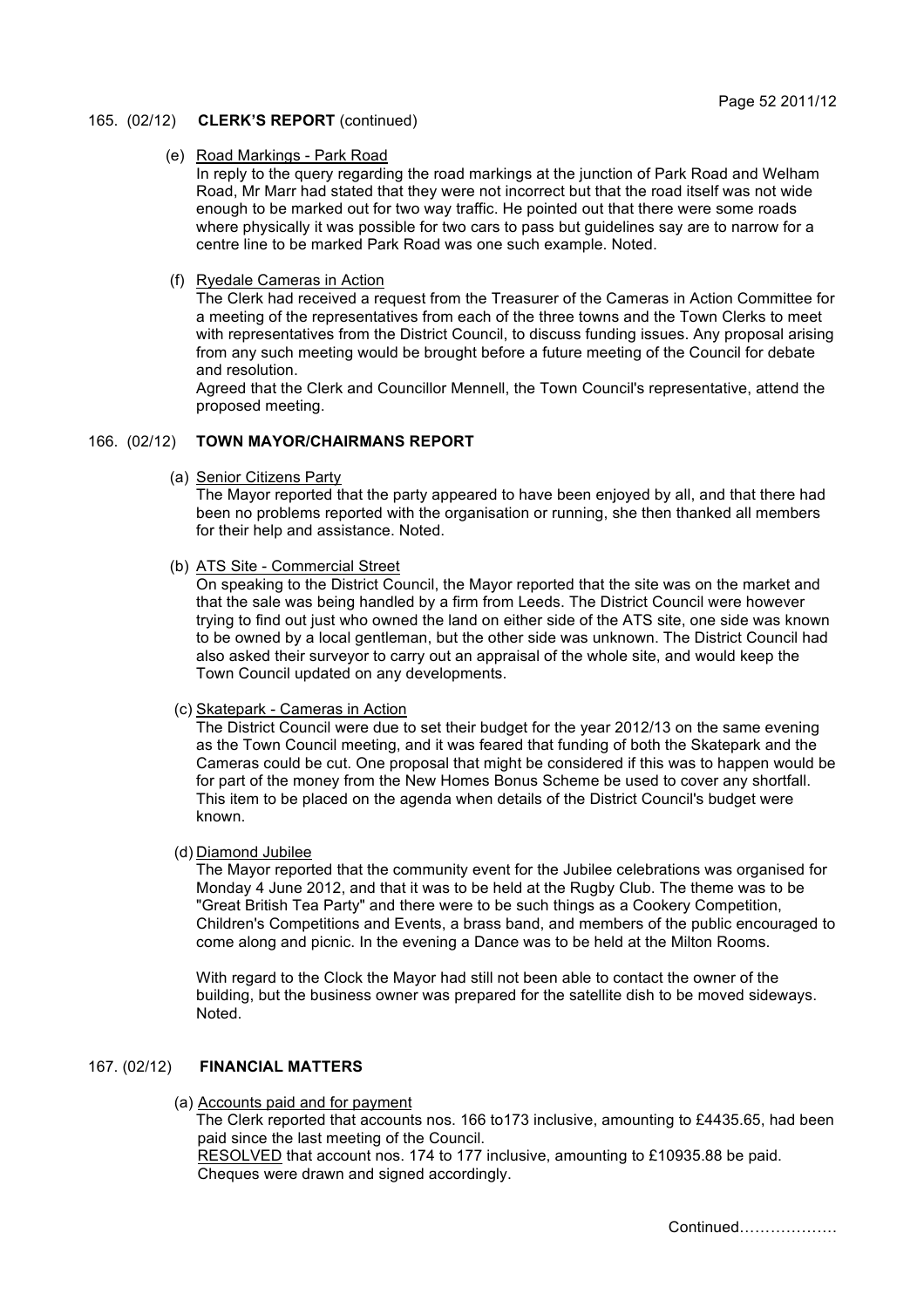### 167. (02/12) **FINANCIAL MATTERS** (continued)

- (b) Financial report The Clerk's financial report for the period 01.01.12 to 31.01.12 was received.
- (c) Budgetary monitoring The Clerk's report for the period ending 31 January 2012 was received.

# 168. (02/12) **APPLICATION FOR GRANT**

Councillor Lloyd-Williams had declared an interest in this item.

Members received a request from Malton Museum for a grant to assist with the storage costs of the collections.

RESOLVED that the Council in accordance with it's powers under section 137 and 139 of the Local Government Act 1972, should incur the following expenditure which in the opinion of the Council is in the interest of the area and its inhabitants and would benefit them in a manner commensurate with the expenditure:-

Malton Museum awarded a grant of £1000.00

### 169. (02/12) **NORTON IN BLOOM - SUMMER 2012**

Members received a report as appended to the Minutes (Appendix 1), detailing the proposals and costings for the floral displays in Commercial Street, Church Street, and on the County Bridge, for summer 2012.

RESOLVED that the Town Council approve the proposals set out in the report, costs for the baskets and barrier baskets being £200.00 plus V.A.T.

#### 170. (02/12) **PLANNING MATTERS**

Members received the following decisions on applications considered at the extra ordinary meeting of the Council held on Monday 6 February 2012.

12/00014/FUL Sub-division of existing 4no. two bedroom self contained residential apartments to provide 6no. one bedroom self contained residential apartments 64 Langton Road, Norton. For Mr Richard Hopkinson. RESOLVED Recommend Approval.

12/00028/FUL Change of use of industrial unit from B1 and B8 uses to dog grooming salon and apprentice training (Use Class D1) Unit 2A Norton Grove Industrial Estate Westfield Way, Norton. For Nose 2 Tail Grooming (Miss L Humphreys). RESOLVED Recommend Approval.

12/00050/HOUSE Creation of 3no linked dormer windows to east elevation, 1no. dormer window and 2no. rooflights to west elevation. 60 Howe Road, Norton. For Mrs D Skelton-Wallis RESOLVED Recommend Refusal on the grounds that this is an over development of the building and is out of keeping with the surrounding properties. This estate won an architectural and design award when built which members consider needs to be taken into consideration when any alteration to the look of any of the properties is proposed.

Continued……………….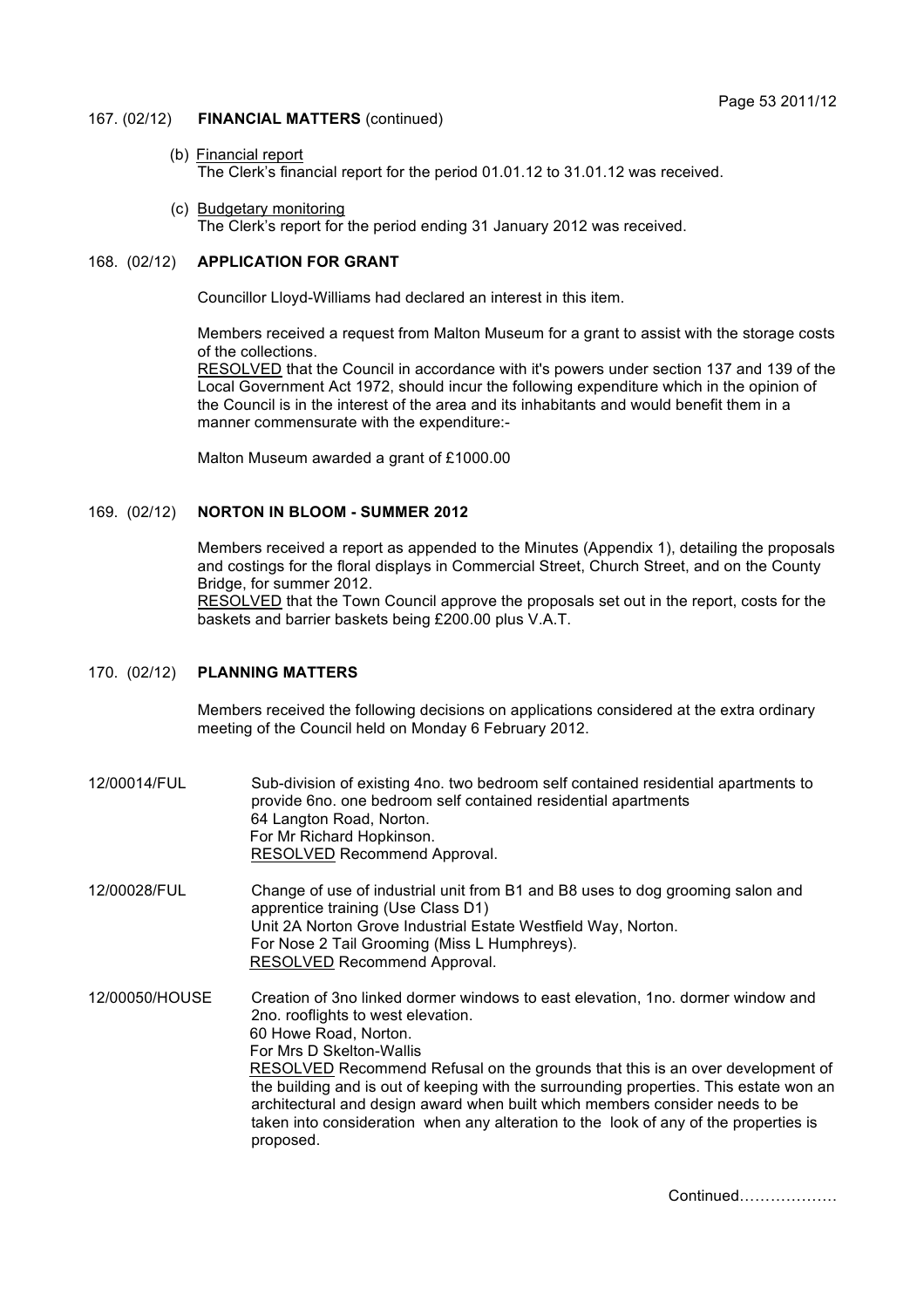## 170. (02/12) **PLANNING MATTERS** (continued)

- (a) Planning applications referred to the Town Council by Ryedale District Council and North Yorkshire County Council, for comment and/or recommendation were dealt with as follows: -
- 11/01353/FUL Change of use of building from B1 office use to mixed use of B1 and D1 (nonresidential institutions) to include external access ramp with handrail, alteration to existing steps to include handrail, automated swing entrance doors and formation of new entrance. Stanley Harrison House, Norton Road, Norton. For Ryedale District Council. RESOLVED Recommend Approval.
- 11/01354/LBC External and internal alterations to include external access ramp with handrail, alterations to existing steps including handrail, alterations to internal layout with demountable partitioning, installation of platform lift, new entrance and access doors and secondary glazing to 5no. windows. Stanley Harrison House, Norton Road, Norton. For Ryedale District Council. RESOLVED Recommend Approval.
- 12/00131/HOUSE Erection of two storey extension to rear elevation and erection of porch to side elevation. 21 Eastfield Avenue, Norton. For Mr Alan Gibson. RESOLVED Recommend Approval.
	- (b) Planning decisions notified by Ryedale District Council:

### Approved

| 11/00856/HOUSE                           | Erection of single-storey extension to south elevation (revised details to refusal<br>11/00035/HOUSE dated 21.03.11).<br>22 The Gallops, Norton.                                                                       |
|------------------------------------------|------------------------------------------------------------------------------------------------------------------------------------------------------------------------------------------------------------------------|
| 11/01286/HOUSE                           | Creation of 2no. Dormer windows to front and rear elevations.<br>22 Rosedale Avenue, Norton.                                                                                                                           |
| Refused<br>11/01208/ADV                  | Display of 1n. Externally illuminated double sided logo sign mounted on freestanding<br>brick upright.<br>Lidl Foodstore 4A Welham Road, Norton.                                                                       |
| <b>Planning Appeal</b><br>11/01129/HOUSE | Erection of two-storey rear extension following demolition of existing single-storey<br>extension.<br>21 St Peter's Crescent, Norton.<br>Decision expected within 8 weeks.                                             |
| (b)(i)                                   | To consider Street Names for the Persimmons Development, Scarborough Road                                                                                                                                              |
|                                          | Members were asked to consider street names put forward by the developer for the three<br>roads that would make up the estate.<br>RESOLVED that the Council has no objections to the Following street names proposed:- |

- "Westfield Avenue"
- "Priorpot Lane"
- "Nursery Way"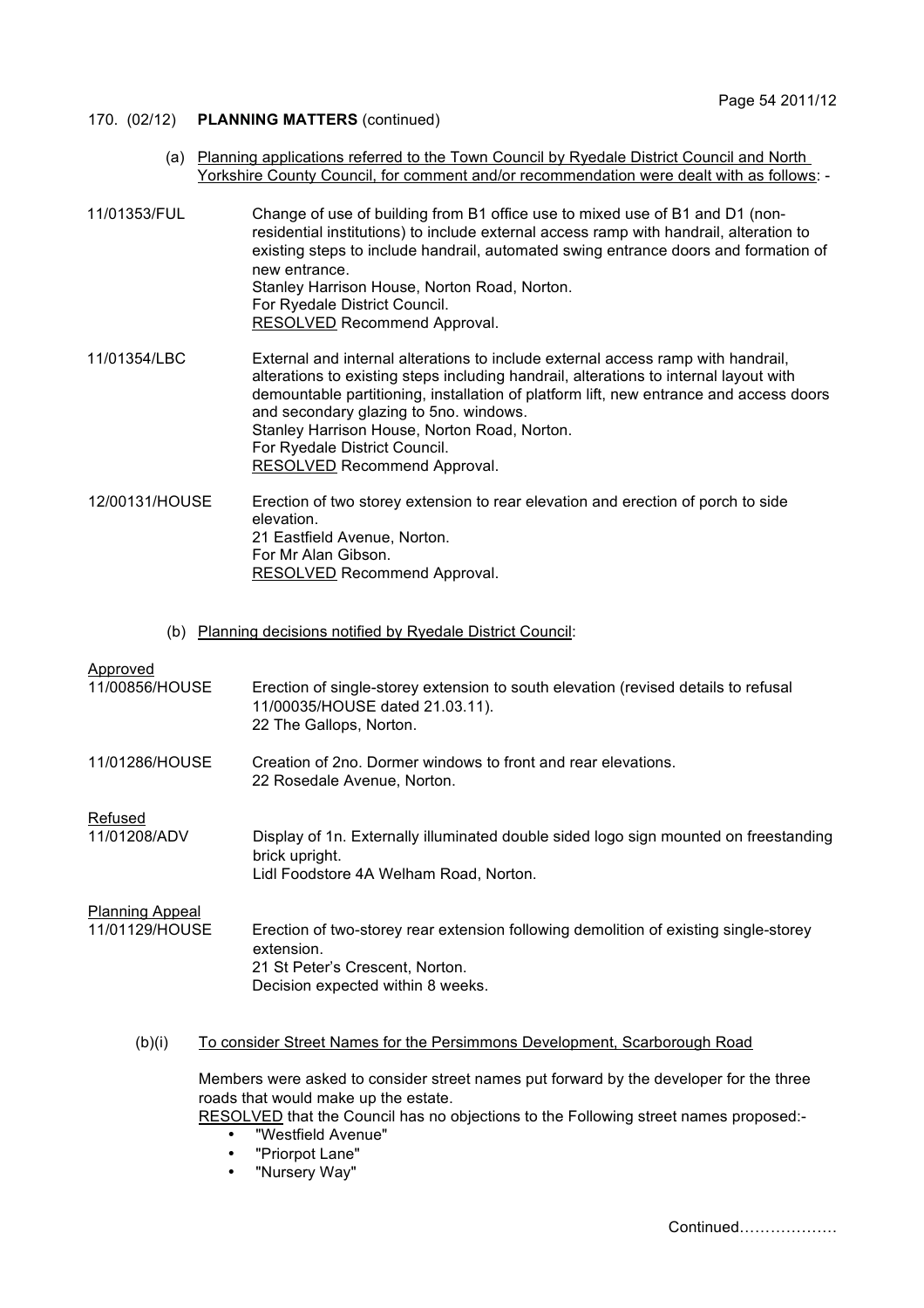### 170. (02/12) **PLANNING MATTERS** (continued)

 (d) To consider the Council's response to the consultation on the Ryedale Plan, Local Plan Strategy document

Members considered the Strategy document section by section, having regard to what the Town Council had said on previous occasions, and with the policies pertaining to the proposed Neighbourhood Plan.

The Town Council's response was then formulated expressing the points of concern raised. Appended No.2 to the Minutes.

### 171. (02/12) **DIGITAL MAPPING**

 Members received a report on the presentation given to members by Pear Technology on the 6 February 2012, with regard to the mapping and record keeping of the cemetery. The report outlined the possible costs involved with mapping not only Norton Cemetery but also possible cost savings if Malton were to undertake the mapping of their cemeteries as well. RESOLVED to place this item on the agenda for a future meeting when Malton's reaction would be known.

### 172. (02/12) **CORRESPONDENCE**

- (a) Ryedale Safer Neighbourhoods Team Monthly Crime Statistics for the month of December 2011, for Malton and Norton. For information. Noted.
- (b) Ryedale Safer Neighbourhoods Team Monthly Crime Statistics for the month of January 2012, for Malton and Norton. For information. Noted.
- (c) Fitzwilliam (Malton) Estate Letter to members outlining issues raised at the briefing given to the two Town Councils regarding the Riverside park and riverbank in general. RESOLVED that this item be placed on the agenda for the next meeting.
- (d) North Yorkshire County Council Proposed Road Traffic Order Prohibition of Heavy Commercial Vehicles except for access, Bazley's Lane/Whitewall Norton on Derwent. For information. Noted.
- (e) Malton and Norton Library Observations from Mr Glyn Wild. For information. Agreed that the Clerk write and thank Mr Wild for taking the time to inform the Council of his thoughts.
- (f) Yorkshire Local Councils Associations Newsletter, White Rose Update. For information. The Clerk to make inquiries into having a beacon for the Diamond Jubilee celebrations.
- (g) Rural Action Yorkshire Newsletter, Country Air. Copy available in the office. For information. Noted.
- (h) Ryedale District Council Letter outlining the policy for the allocation of the New Homes Bonus. For information. Noted.
- (i) Skipton-East Lancashire Rail Action Partnership Request for a letter of support for the reopening of the Colne to Skipton rail link. RESOLVED that the Town Council send a letter wholeheartedly supporting the re-opening of the Colne to Skipton rail link.
- (j) Ryedale Citizens Advice Bureau Thank you for grant. For information. Noted.